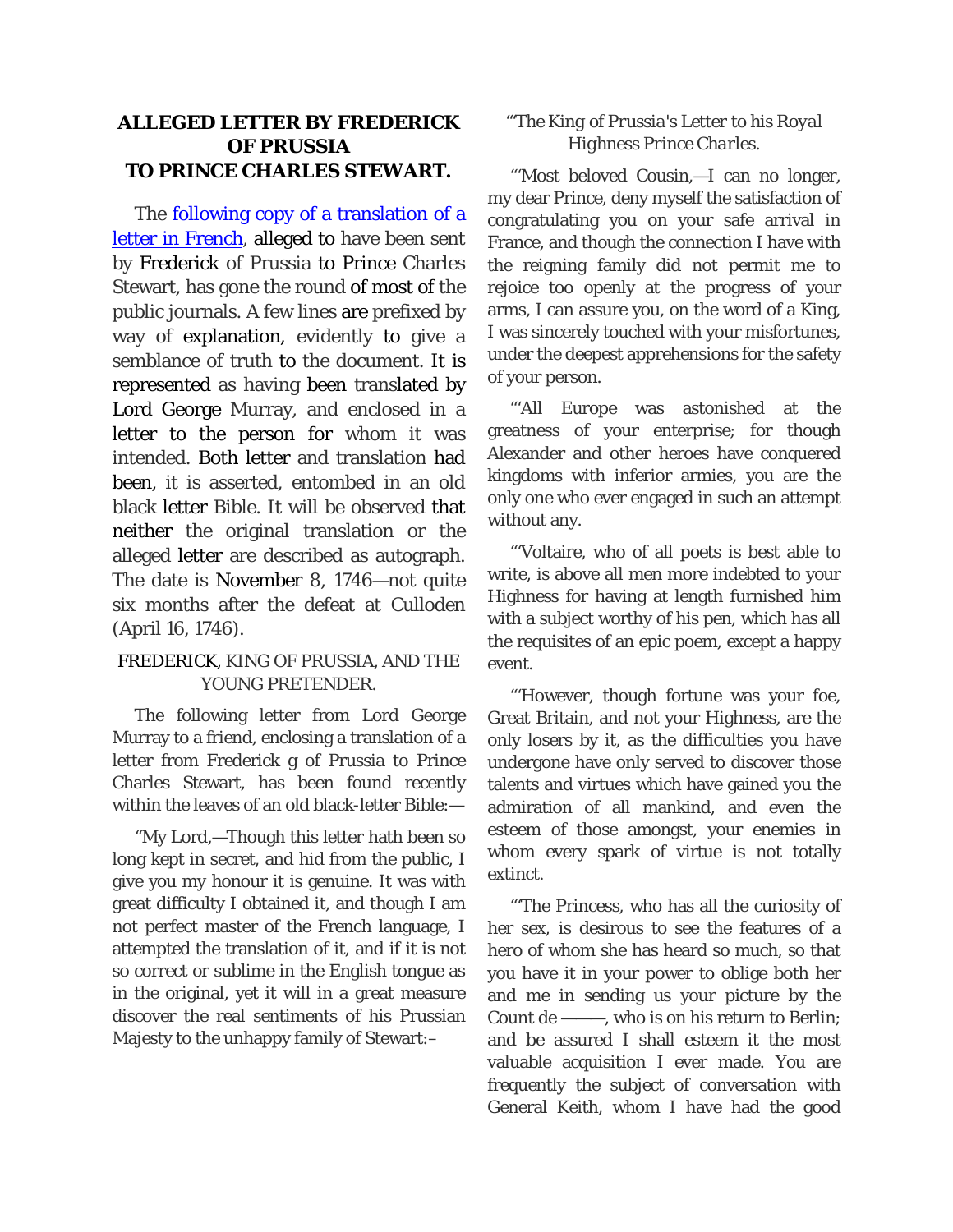fortune to engage in my service, and, besides his consummate knowledge in military affairs, he is possessed of a thousand amiable qualities, yet nothing endears him so much as his entertaining the sentiments with regard to your Royal Highness that I do.

"'Was I differently situated to what I am, I would give you more essential proofs of my friendship than mere words; but you may depend on any good offices I can do with my brother of France. Yet I am sorry to tell you that I am too well acquainted with the politics of that Court to expect they will do you any solid service, as they would have everything to apprehend from a Prince of your consummate abilities and enterprising genius placed at the head of the bravest people in the world. Adieu, royal hero, and assure yourself that no change of fortune can make any alteration in my esteem.

"'From our Court at Berlin, November 8,

It is odd that this affectionate and confidential communication has the word "Prussia" at the end. It is not usual for monarchs to subscribe or superscribe papers of any kind after this fashion. Neither the kings of England, Scotland, nor France signed as "England," "Scotland," "France."

Now the letter and prefatory observation were printed and attempted to be circulated more than one hundred and twenty years ago. The writer has in his possession one of the printed copies seized by order of the magistrates of Edinburgh on June 29, 1748; and the only difference of the slightest moment, between the original version and the modern copy, is the date—the former being "November the 8th, 1747," and the latter "November 8, 1746."

In consequence of intelligence received by the magistrates of Edinburgh that a document of a seditious tendency was privately in circulation, an inquiry was set on foot by them, and four witnesses were examined on the subject, whose depositions were to this effect:—

Upon June 29, 1748, John Loch, keeper of the Laigh coffee-house, was examined in presence of the Lord Provost and Magistrates. He deponed that he had seen the MS. of the letter three or four months previously—

1746." PRUSSIAN COPIES OF a printed paper, which the declarant, "That being in his coffee-house this morning, between nine and ten o'clock, a boy, whom the declarant, knows not, came into the coffee-house, and put into his hand four without looking to, put into a press in the coffee-house where he keeps his sugar and coffee."

> With a singular want of curiosity, he asserts he never looked into them, and could give no information about the boy who brought them. On the same day the constables came with a search warrant, when Loch put the papers into his pocket, refused to give them up, and only produced them when brought before the council. One copy was marked by the clerk of the court, signed by Loch, authenticated by Baillie James Stewart, and is the one above referred to.

> Patrick Arthur, "keeper of the Brittish coffeehouse," was next examined. He declared that the previous night, between the hours of nine and ten, a printer's boy with his apron on came to the coffee